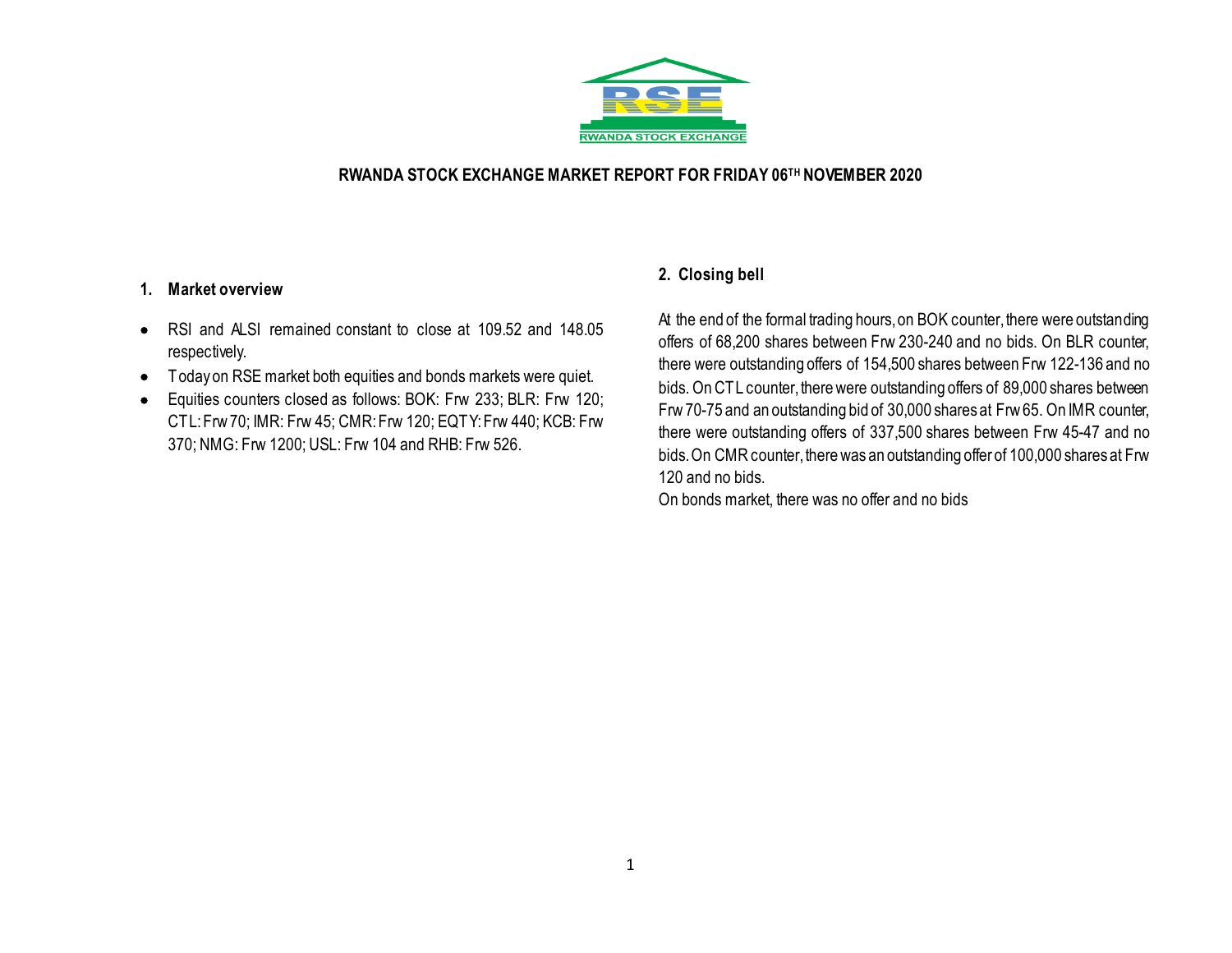#### **3. Equities Market on 06/11/2020**

|                     | <b>Stock</b> |             | Past 12<br>months | <b>High</b> | <b>Today's session</b><br>Low | <b>Closing</b> | Prev. | Change | <b>Volume</b> | <b>Value</b> |
|---------------------|--------------|-------------|-------------------|-------------|-------------------------------|----------------|-------|--------|---------------|--------------|
| <b>ISIN-CODE</b>    |              | <b>High</b> | Low               |             |                               |                |       |        |               |              |
| RW000A1JCYA5        | <b>BOK</b>   | 270         | 230               | 0.00        | 0.00                          | 233            | 233   | 0.00   | 0.00          | 0.00         |
| RW000A1H63N6        | <b>BLR</b>   | 140         | 118               | 0.00        | 0.00                          | 120            | 120   | 0.00   | 0.00          | 0.00         |
| KE0000000380        | <b>NMG</b>   | 1,200       | 1,200             | 0.00        | 0.00                          | 1,200          | 1,200 | 0.00   | 0.00          | 0.00         |
| KE0000000315        | <b>KCB</b>   | 370         | 370               | 0.00        | 0.00                          | 370            | 370   | 0.00   | 0.00          | 0.00         |
| KE0000000489        | <b>USL</b>   | 104         | 104               | 0.00        | 0.00                          | 104            | 104   | 0.00   | 0.00          | 0.00         |
| KE0000000554        | <b>EQTY</b>  | 445         | 350               | 0.00        | 0.00                          | 440            | 440   | 0.00   | 0.00          | 0.00         |
| <b>RW000A14UYP4</b> | <b>CTL</b>   | 80          | 65                | 0.00        | 0.00                          | 70             | 70    | 0.00   | 0.00          | 0.00         |
| <b>RW000A2DN989</b> | <b>IMR</b>   | 90          | 42                | 0.00        | 0.00                          | 45             | 45    | 0.00   | 0.00          | 0.00         |
| ZAE000244737        | <b>RHB</b>   | 0.00        | 0.00              | 0.00        | 0.00                          | 526            | 526   | 0.00   | 0.00          | 0.00         |
| RW000A2QAPH5        | <b>CMR</b>   | 0.00        | 0.00              | 0.00        | 0.00                          | 120            | 120   | 0.00   | 0.00          | 0.00         |

| <b>Market Status</b> |          |
|----------------------|----------|
| 08h50-08h59          | Pre-Open |
| 09h00-12h00          | Open     |
| 12h00-08h50          | Close    |

| <b>INDICES</b>                      | <b>Previous</b> | Today  | <b>Points</b> | Change % | Exchange rate against Frw as at 06/11/2020 |        |            |                |  |
|-------------------------------------|-----------------|--------|---------------|----------|--------------------------------------------|--------|------------|----------------|--|
|                                     |                 |        |               |          | Currency                                   | Sell   | <b>Buy</b> | <b>Average</b> |  |
| <b>RSI</b>                          | 109.52          | 109.52 | 0.00          | 0.00     |                                            |        |            |                |  |
|                                     |                 |        |               |          | <b>USD</b>                                 | 974.03 | 954.94     | 964.48         |  |
| <b>ALSI</b>                         | 148.05          | 148.05 | 0.00<br>0.00  |          | <b>KES</b>                                 | 8.94   | 8.77       | 8.86           |  |
|                                     |                 |        |               |          | <b>UGS</b>                                 | 0.26   | 0.25       | 0.25           |  |
| <b>OTHER TRADING</b><br><b>STAT</b> |                 |        |               |          | <b>BIF</b>                                 | 0.50   | 0.49       | 0.49           |  |
| <b>Shares traded</b>                | 3,300           | 0.00   | (3,300)       | (100)    | TZS                                        | 0.41   | 0.41       | 0.41           |  |
|                                     |                 |        |               |          | <b>ZAR</b>                                 | 62.02  | 60.81      | 61.41          |  |
| <b>Equity Turnover</b>              | 198,500         | 0.00   | (198, 500)    | (100)    | <b>Market Capitalization (Frw)</b>         |        |            |                |  |
| Number of deals                     | 2.00            | 0.00   | (2.00)        | (100)    | 3,459,852,136,642                          |        |            |                |  |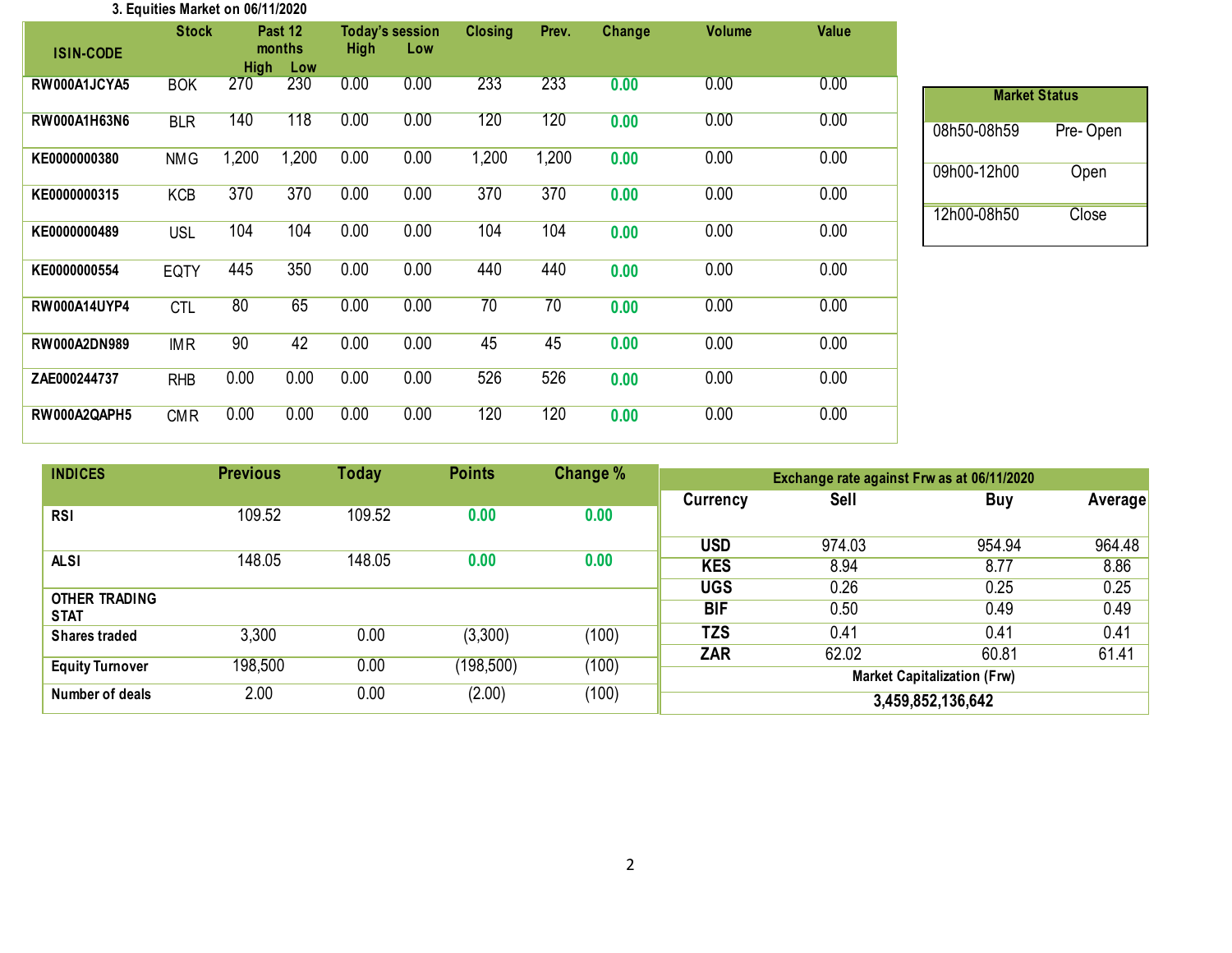**4. INDICES**



## **5. Bond market on 06/11/2020**

A**.** Government bonds

| <b>ISIN-CODE</b>    | <b>Status</b> | <b>Security</b> | <b>Maturity</b> | <b>Coupon rate</b> | Close.                 | Prev.<br><b>Price</b> | <b>Bids</b> | <b>Offers</b> | <b>Bond traded</b> |
|---------------------|---------------|-----------------|-----------------|--------------------|------------------------|-----------------------|-------------|---------------|--------------------|
| RW000A1ZTAM0        |               | FXD4/2014/7yrs  | 19/11/2021      | 12.475%            | <b>Price</b><br>108.75 | 106.85                | 0.00        | 0.00          | 0.00               |
|                     |               |                 |                 |                    |                        |                       |             |               |                    |
| <b>RW000A1Z2RJ7</b> |               | FXD2/2015/10yrs | 25/05/2025      | 12.925%            | 104                    | 101.72                | 0.00        | 0.00          | 0.00               |
| <b>RW000A187NK1</b> |               | FDX1/2016/5yrs  | 19/02/2021      | 12.00%             | 103.4                  | 103.32                | 0.00        | 0.00          | 0.00               |
| RW000A182K48        |               | FXD2/2016/15Yrs | 09/05/2031      | 13.5%              | 104.7                  | 102                   | 0.00        | 0.00          | 0.00               |
| RW000A185V91        |               | FXD 3/2016/5Yrs | 20/08/2021      | 12.25%             | 102                    | 102                   | 0.00        | 0.00          | 0.00               |
| RW000A19D0U5        |               | FXD1/2017/5Yrs  | 18/02/2022      | 12.375%            | 104.8                  | 102.2                 | 0.00        | 0.00          | 0.00               |
| RW000A19JG53        |               | FXD2/2017/7Yrs  | 17/05/2024      | 12.675%            | 104.2                  | 103.3                 | 0.00        | 0.00          | 0.00               |
| <b>RW000A19NL84</b> |               | FXD3/2017/5Yrs  | 19/08/2022      | 12.200%            | 104.5                  | 104                   | 0.00        | 0.00          | 0.00               |
| RW000A19S1Q4        | Re-opened     | FXD4/2017/7Yrs  | 15/11/2024      | 12.40%             | 104.5                  | 108                   | 0.00        | 0.00          | 0.00               |
| RW000A19W8Z4        |               | FXD1/2018/5Yrs  | 17/02/2023      | 11.80%             | 105                    | 102.5                 | 0.00        | 0.00          | 0.00               |
| <b>RW000A19HS6</b>  | Re-opened     | FXD2/2018/10Yrs | 12/05/2028      | 12.50%             | 107                    | 105                   | 0.00        | 0.00          | 0.00               |
| RW000A194997        | Re-opened     | FXD3/2018/15Yrs | 05/08/2033      | 12.9%              | 101                    | 104.5                 | 0.00        | 0.00          | 0.00               |
| <b>RW000A2RUZ00</b> |               | FXD4/2018/3Yrs  | 19/11/2021      | 11.150%            | 106.87                 | 106                   | 0.00        | 0.00          | 0.00               |
| RW000A2RYEG9        | Re-opened     | FXD1/2019/7Yrs  | 13/02/2026      | 11.850%            | 104.9                  | 102.1                 | 0.00        | 0.00          | 0.00               |
| <b>RW000A2R26W1</b> | Re-opened     | FXD2/2019/5Yrs  | 17/05/2024      | 11.300%            | 105.1                  | 103.57                | 0.00        | 0.00          | 0.00               |
| RW000A2R64M3        | Re-opened     | FXD3/2019/20Yrs | 29/07/2039      | 13.250%            | 101.3                  | 104.52                | 0.00        | 0.00          | 0.00               |
| RW000A2SA2Y9        | Re-opened     | FXD4/2019/3Yrs  | 18/11/2022      | 10.950%            | 104.549                | 103.37                | 0.00        | 0.00          | 0.00               |
| <b>RW000A2SA2Z6</b> | Re-opened     | FXD5/2019/7Yrs  | 13/11/2026      | 11.550%            | 104.7                  | 103.4462              | 0.00        | 0.00          | 0.00               |
| <b>RW000A2SB2X0</b> |               | FXD1/2020/3Yrs  | 20/01/2023      | 10.800%            | 100                    | 100                   | 0.00        | 0.00          | 0.00               |
| <b>RW000A28UBB2</b> | Re-opened     | FXD2/2020/15Yrs | 02/02/2035      | 12.550%            | 104.8                  | 104.5                 | 0.00        | 0.00          | 0.00               |
| <b>RW000A28VKN6</b> |               | FXD3/2020/3Yrs  | 24/03/2023      | 10.650%            | 101                    | 102.2                 | 0.00        | 0.00          | 0.00               |
| <b>RW000A28XYS2</b> | Re-opened     | FXD4/2020/10Yrs | 10/05/2030      | 12.150%            | 105.3                  | 103                   | 0.00        | 0.00          | 0.00               |
| RW000A281XB8        | Re-opened     | FXD5/2020/5Yrs  | 18/08/2025      | 11.145%            | 104.6                  | 104                   | 0.00        | 0.00          | 0.00               |